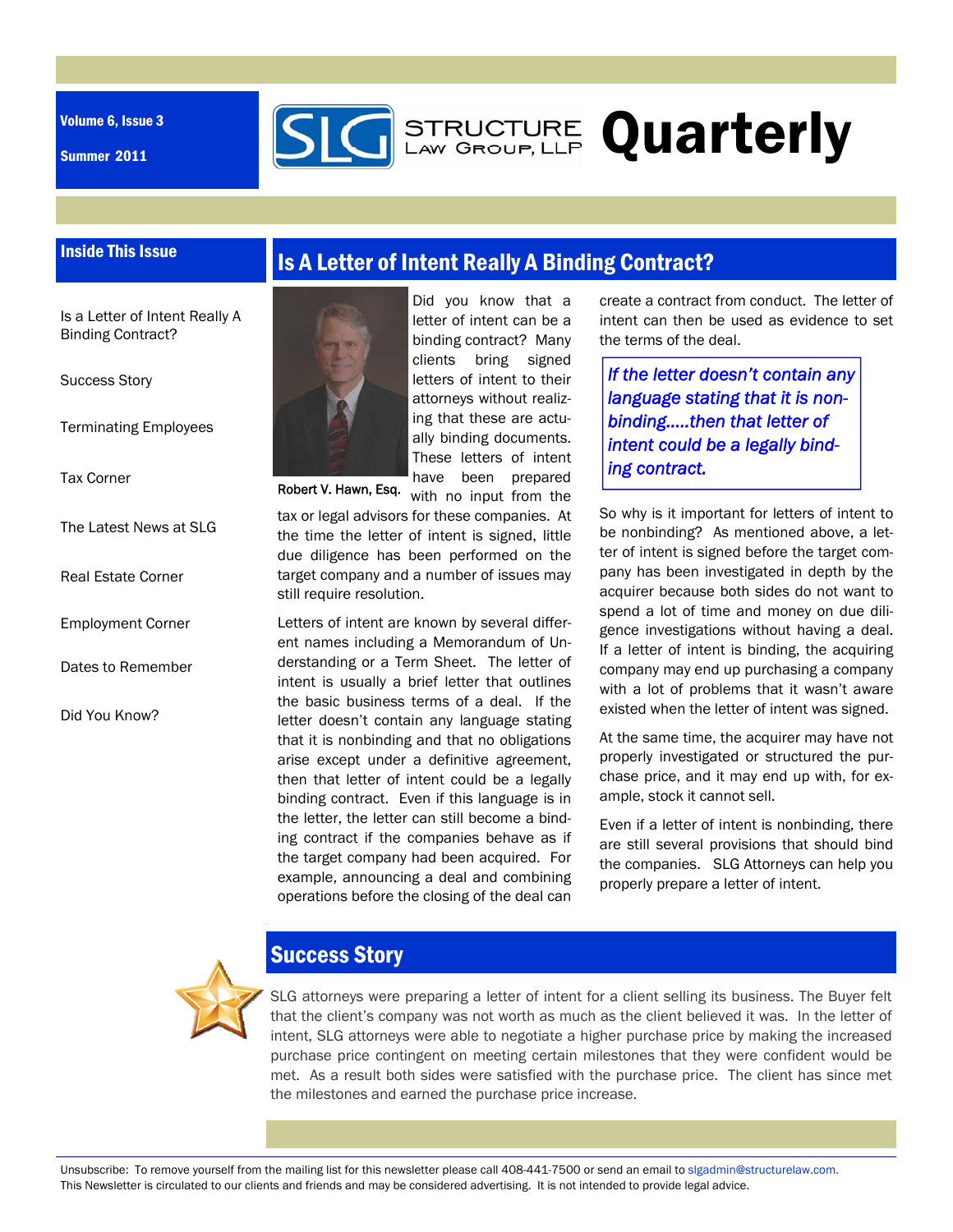#### Terminating Employees

"I have an employee that I need to let go. What do I do?" We are asked this question regularly by our clients. When terminating employees, there are a few key points to remember.

- Review any employment agreements or offer letters to make sure you did not promise any term of employment to the employee.
- Pay all earned but unpaid wages at the time of termination.
- Include vacation pay or PTO pay for accrued unused vacation or PTO in the final paycheck. You do not need to pay for accrued but unused sick time.
- Give the employee a copy of the pamphlet "For Your Benefit" Employment Development (EDD) Form DE 2320 regarding unemployment benefits.
- Issue a "Change of Status Notice" which can be done in the form of a memo or letter to the employee identifying the employee name, social security number, employer name, date of action and type of action. This is not required for employees who quit.
- For employers who provide medical benefits issue a notice to employee and dependents of their right to extend their group health plan coverage. Your health insurance provider should supply you with this notice or send it out for you as soon as you inform them that the employee has been terminated.
- Obtain any keys or other company items such as laptops or cell phones.
- Change all passwords for alarm systems and computers that the employee may have access to.
- If the employee has remote access, terminate the remote access immediately.

You should also make sure that there are no discrimination issues that may arise as a result of terminating an employee. Please contact our office if you have any questions regarding terminating an employee, including whether there may be some potential discrimination issues, drafting a severance agreement, or assistance documenting employment terms before a problem arises.

#### Tax Corner

#### Mileage Rate

Effective July 1, 2011, the standard mileage rate is 55.5 cents per mile, up from 51

cents. The IRS made this decision due to the spike in gas prices earlier this year, but the rate is good for the rest of the year even though prices seem to be falling now. The mileage rate for medical and moving expenses also goes up by 4.5 cents to 23.5 cents per mile, but the mileage rate used when driving for charity is unchanged at 14 cents per mile. The IRS will announce the mileage rate for 2012 in the fall.

#### Decrease in Sales and Use Tax Rate

Effective July 1, 2011, the sales and use tax rate for the State of California decreased by one percent from 8.25% to 7.25% because the one percent increase that was approved with the April 1, 2009 state budget has expired. In areas where there are voter approved district taxes, the total sales tax rate will be 7.25% plus the applicable district tax. For example, in San Jose the sales and use tax rate has dropped from 9.25% to 8.25%.



The IRS has begun a nationwide investigation examining taxpayers who have made significant real estate gifts but have not disclosed those gifts by filing IRS Form 709—United States Gift (and Generation-Skipping Transfer) Tax Return. The annual exclusion amount for gifts is currently \$13,000 per recipient. The IRS requires any person making a gift in where the fair market value exceeds \$13,000 to file Form 709. Gifts under the lifetime exemption amount (currently \$5,000,000) are not taxable. Failure to file Form 709 can lead to significant penalties and in some cases, criminal prosecution.

#### Tax Break for Real Estate Professionals

The IRS just made it easier for real estate pros with rental losses to get a tax break. Individuals who spend more than 1/2 of their working hours and at least 750 hours/year materially involved in real estate can avoid passive loss rules. However, if they have multiple rental properties, they must meet the time tests on each one or elect to treat all rentals as a single unit. If they miss the deadline to make the elections request for relief is allowed within 6 months of the due date. (Kiplinger Tax Letter, May 13, 2011, Vol. 86, No. 10)

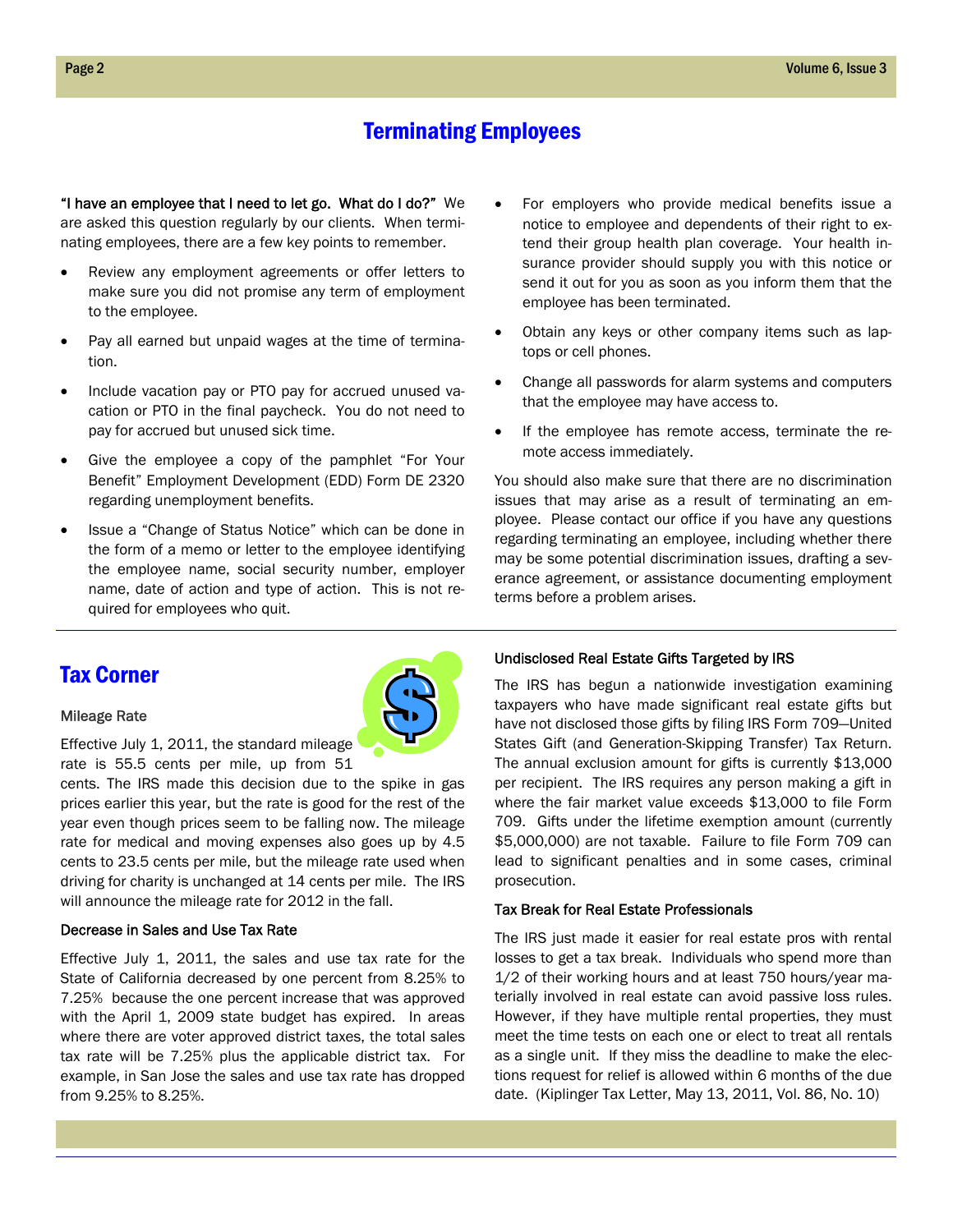



Tamara Pow and Bob Hawn were both recently awarded the prestigious AV® Preeminent Rating™ from Martindale-Hubbell. Martindale-Hubbell is the facilitator of a peer review rating process. Ratings reflect the anonymous opinions of members of the Bar and the Judiciary. Martindale-Hubbell Peer Review Ratings fall into two categories - legal ability and gen-

eral ethical standards. An AV Rating is a significant accomplishment and shows that lawyers are ranked by their peers with the highest level of professional excellence. AV® Preeminent ™ and BV® Distinguished™ are certification marks of Reed Elsevier Properties Inc., used in accordance with the Martindale-Hubbell certification procedures, standards and policies.

#### Wedded Bliss!

Maichi Hoang, one of the paralegals in our office, recently got married to her longtime boyfriend Dang Nguyen. We wish you a lifetime of happiness. Congratulations Dang and Maichi!



### SLG Upcoming Events

Our resident jazz cat, Bob Hawn, will be appearing at the San Jose Jazz Festival with his band, The Poblano Project, on Friday, August 12th at 6p at the 48-Hour Jazz Club stage located in San Pedro Square in Downtown San Jose.

At 6 pm on Thursday, July 28th, Tamara Pow will be giving a seminar on "Choosing a Business Structure" at Keypoint Credit Union, 2805 Bowers Avenue in Santa Clara. This free seminar is open to the public.

### Real Estate Corner **Employment Corner**

#### Qualified 1031 Exchange Intermediaries Are Always A Good Idea

When exchanging an investment property it is always a good idea to use a

qualified intermediary to hold the funds in escrow in a 1031 exchange account used expressly for the purchase of replacement real estate. Recently, a couple sold their investment property and decided to put the proceeds in an escrow account instead of going through an intermediary. However, the terms of the escrow arrangement did not expressly state that the account was set up for an exchange, and the taxpayers were still able to access the funds. As a result of trying to do it themselves they were deemed to be in receipt of the funds, the 1031 exchange was disqualified, and taxes on the exchange of the property were not deferred and had to be recognized by the taxpayers. (Kiplinger Tax Letter, March 4, 2011, Vol. 86, No. 5)



## Below is a list of the top 10 websites that are banned at work and the percent of employers that block them:

- Facebook 23%
- MySpace 13%
- YouTube 12%
- Ad manager, DoubleClick 6%
- Twitter 4%
- Hotmail.com 2%
- Orkut 2%
- Ad.Yieldmanager.com 2%
- Meebo 2%
- eBay 2%

(The HR Specialist, March 2011, Vol. 9, No. 3)